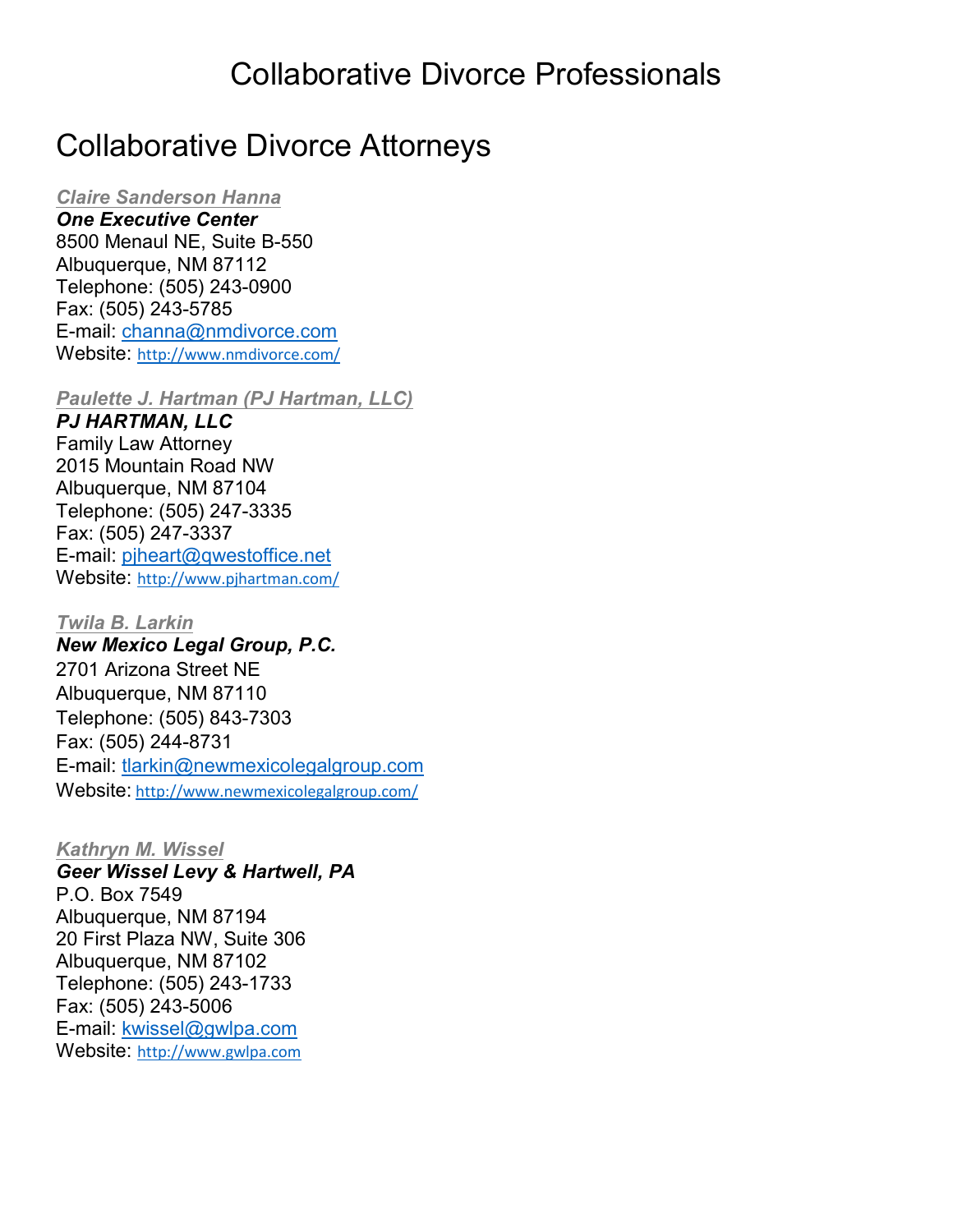*Emma L. Whitley New Mexico Legal Group, P.C.* 2701 Arizona Street NE Albuquerque, NM 87110 Telephone: (505) 843-7303 Fax: (505) 244-8731 E-mail: ewhitley@newmexicolegalgroup.com Website: <http://www.newmexicolegalgroup.com/>

*Maria Montoya Chavez Sutin, Thayer, Browne, Lawyers* P.O. Box 1945 Albuquerque, NM 87103-1945 Telephone: (505) 883-3312 Fax: (505) 855-9517 E-mail: [MMC@sutinfirm.com](mailto:MMC@sutinfirm.com) Website: [http://www.sutinfirm.com](http://www.sutinfirm.com/)

## Collaborative Financial Specialists

*Ed Street , CPA/ABV/CFF, CVA, ASA*

REDW, LLC 6401 Jefferson Street NE Albuquerque, NM 87109 Telephone: (505) 998-3200 Fax: (505) 998-3333 E-mail: [estreet@redw.com](mailto:estreet@redw.com) Website[: http://www.redw.com/](http://www.redw.com/)

*Renée Gwyther, MBA, CFP®* Gwyther & Holt Investment Advisors 6100 Uptown Blvd. NE, Suite 510 Albuquerque, NM 87110 Telephone: (505) 798-6947 Fax: (866) 519-5669 Email: renee@financialwomenabq.com Website: http://www.financialwomenabq.com/

# Collaborative Communication Specialists

*Ken Gilman, PhD* 5219 Guadalupe Trail NW Albuq[uerque, NM 87107](mailto:gilmanka@earthlink.net) Teleph[one:\(505\) 980-1865](http://www.kengilman.com/)  Email: gilmanka@earthlink.net Website: http://www.kengilman.com/